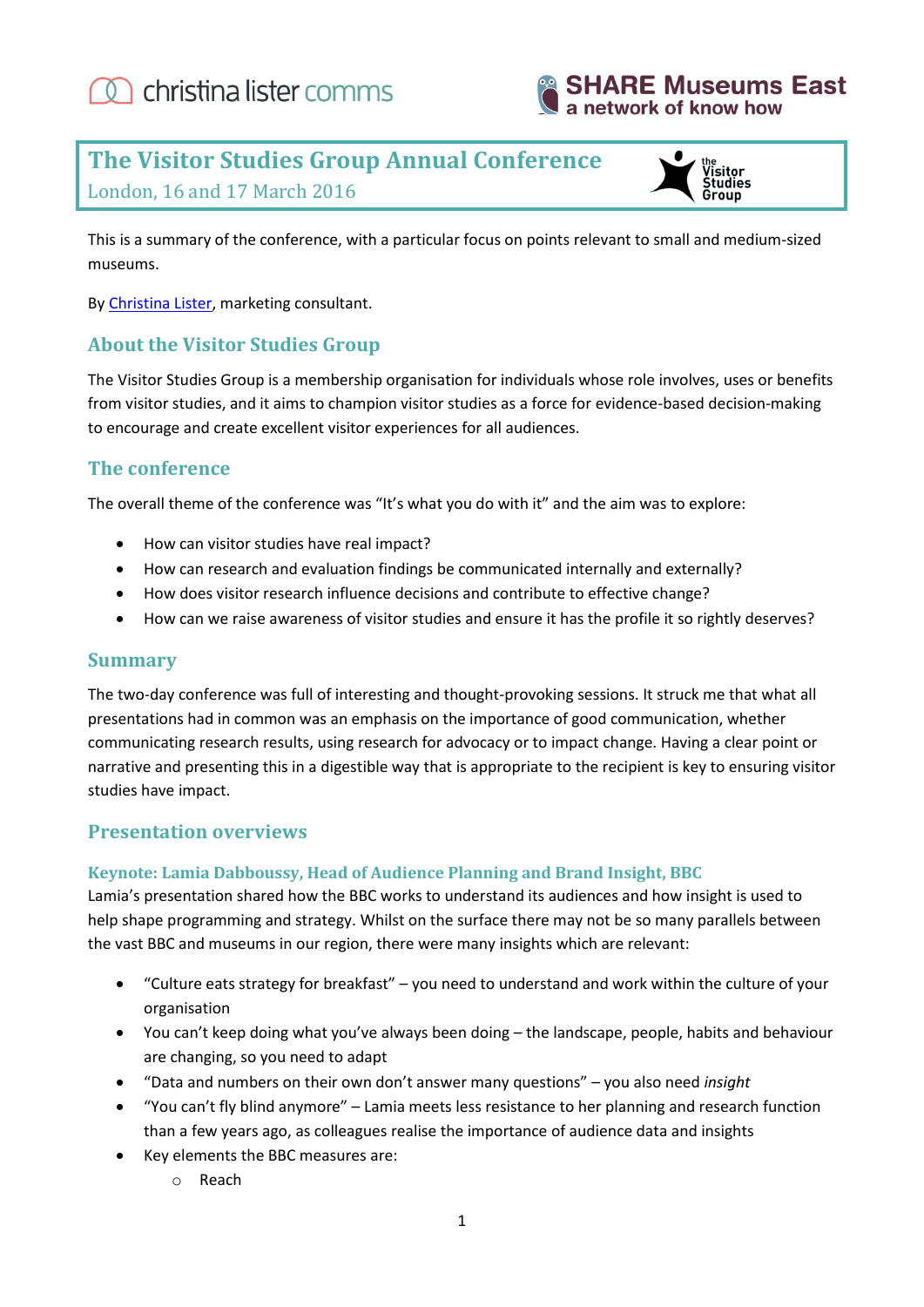- o Quality
- o Value
- o Impact

And it strikes me that these are universally useful markers.

A lovely takeaway from this presentation was learning that the BBC's six Values are on the back of every staff member's security pass and that number 2 is "Audiences are at the heart of everything we do."

#### **Overcoming the challenges visitor research faces in large institutions Jane Rayner (Science Museum) and Emma Morioka (Historic Royal Palaces)**

In this session, Jane and Emma explained their approach to visitor research at their organisations. Jane talked about how the Science Museum now has Audience Advocates embedded into all large-scale projects and that they run audience awareness training across their teams.

Emma – who has the great job title of "Audience Champion" – shared how they have developed a series of "golden questions" that they ask of visitors every time they do visitor research, which can be supplemented by additional questions; templates for ease and consistency; and then bringing in external support when additional expertise is needed. Crucially, they have moved from considering evaluation at the end of projects, to something that is considered in planning and all the way through. They use infographics, films and voxpops to report back and for advocacy. Interestingly, their Key Performance Indicators (KPIs) mirrored those of the BBC: reach, quality, learning value and value.

#### **Unlock the story: Caroline Florence from Insight Narrator**

Caroline explored how storytelling can help to make a better connection between your data and your recipients to inspire action. She offered a response to a quote from Herbert Simon, a Nobel Prize-winning Economist:

"Information consumes the attention of its recipients. Hence a wealth of information creates a poverty of attention."

There is a clear issue with many reports which are too long with too much information. Caroline showed how story-telling can bring to life your visitor data, without losing its research vigour, thereby inspiring people to read.

At the heart of good stories lie four factors which can be applied to communication of visitor research:

- 1. **Conflict**: this can be used to provoke and add interest. For example the difference between "The cat sat on the mat" (an observation) and "The cat sat on the other cat's mat" (a story with intrigue).
- 2. **Consistency**: repetition, whether it's within a story, across projects or within a team
- 3. **Colour**: add nuance, as people are complicated and sensory beings
- 4. **Connection**: even rational messages need to be connected in an emotional way.

Caroline showed a short animated film featuring a hypothetical couple and their journey from the age of 60 onwards, navigating their way through significant events and their contact with different services. It was created as part of the Young Foundation's Ageing Well Innovation Series with an aim of stimulating new and more holistic ways of thinking about older people and their experience of services, amongst local government and partners. The result was arguably a much more powerful and emotive way of communicating than a lengthy report, and worth a watch to understand Caroline's points and for inspiration: [http://youngfoundation.org/publications/charlie-and-marie-a-tale-of-ageing/.](http://youngfoundation.org/publications/charlie-and-marie-a-tale-of-ageing/)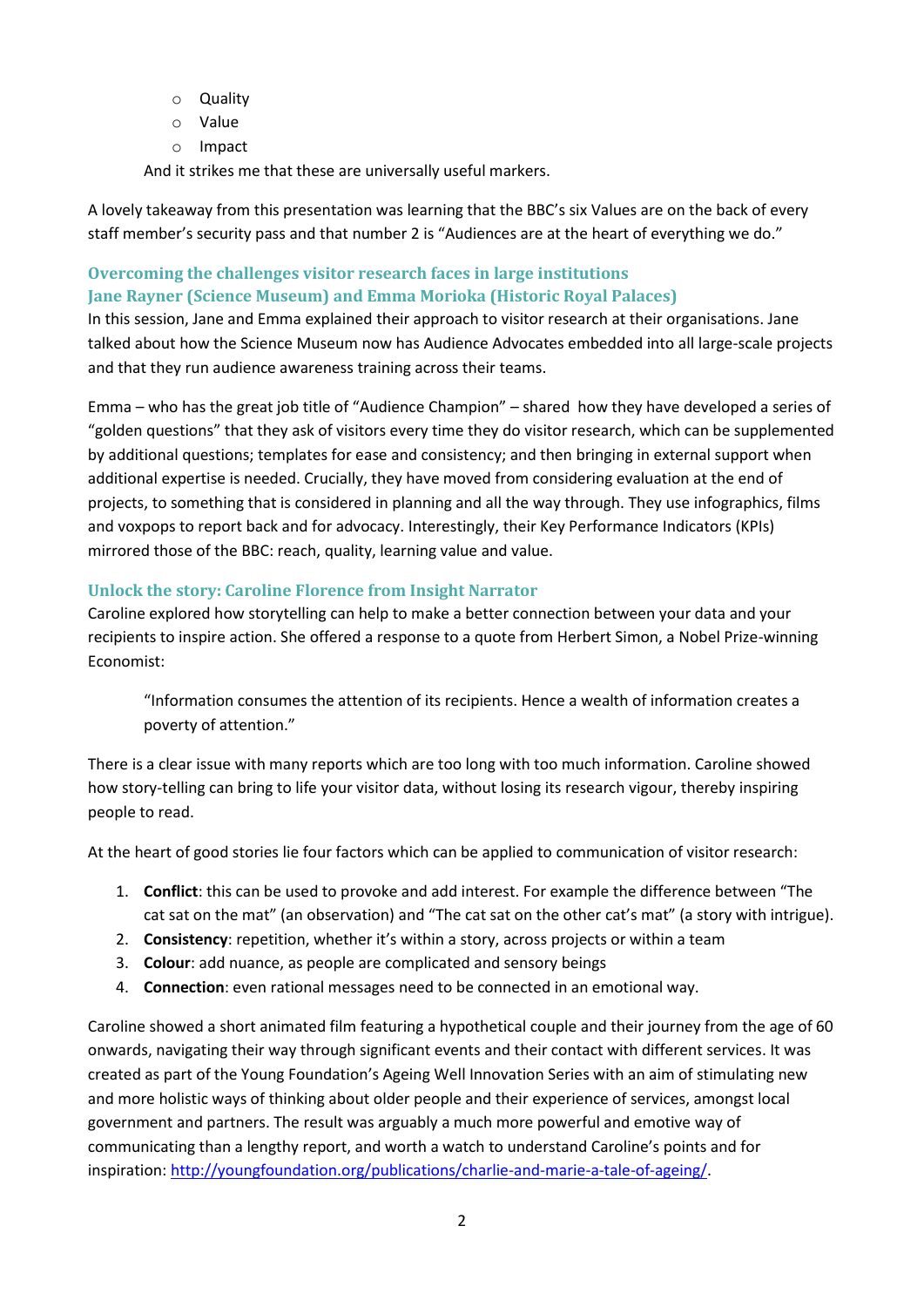#### **Small post‐it notes, Big Ideas Andrew McIntyre (Director, Morris Hargreaves McIntyre)**

Andrew followed on with this theme, talking about so much data, so little insight, or "analysis paralysis".

He shared that his team do not start writing reports until they have finished with their thinking; rather they assemble reports at the end to illustrate their thinking.

Andrew explained the idea of identifying your *main* point or argument: if you only have one Post-It Note to write it on – what would it be? This struck me as a good discipline in helping to clarify your thinking and then being very clear in your communication. If you develop this idea, you can come up with several Post-It Notes, each of which becomes the basis for a chapter heading, and the executive summary of the report.

Perhaps the funniest takeaway from the conference was Andrew's point to "Be like Rupert the Bear"! By this he meant use the cartoon's format of having a heading, picture and caption, followed by more additional layers and detail, as a good mechanism for reporting on your findings.

#### **Are visitor studies professional enough? Marie Hobson (Research Manager, Heritage Lottery Fund)**

This session started with a short provocation about the need to professionalise visitor studies from Marie, and was followed by questions and comments from the floor. There were many different views, from advocating for the need to standardise approaches and training, to the issue of whether the name "visitor studies" is appropriate, to the wish to avoid duplication or competition with the Market Research Society [\(www.mrs.org.uk\)](http://www.mrs.org.uk/).

#### **Keynote: Esme Ward, Head of Engagement, Manchester Museum and Whitworth Art Gallery, The University of Manchester**

Esme shared the journey of the recent £15 million development which has transformed the gallery, and how consulting above and beyond its walls impacted on programming and informed developments.

In particular, Esme talked about the success of outreach and community work they undertook during the development, leading her to coin the phrase that they were "never more open than when closed". This ranged from placing valuable work in Selfridges' entrance to DIY art programmes for families at ASDA to a poet in a pub.

A couple of key takeaways for me are:

- staff were given one day a week to embed themselves within other organisations, as a learning and listening exercise. For example one volunteered in a Forest School in an early years centre, one ran a coffee morning in a residential care home. This seems like a great, transferable idea, in which museum staff can really get to know their audiences and communities
- Esme also echoed an earlier point that "the work is never finished" as communities change
- a point about the importance of *listening* versus "ta-da" staff don't always know best

The team have produced a couple of publications which could be useful reading:

- "A handbook for cultural engagement for older men" <http://documents.manchester.ac.uk/display.aspx?DocID=24251>
- "How museums and galleries can enhance health and wellbeing" [www.healthandculture.org.uk/publications/issuu-test-post/](http://www.healthandculture.org.uk/publications/issuu-test-post/) .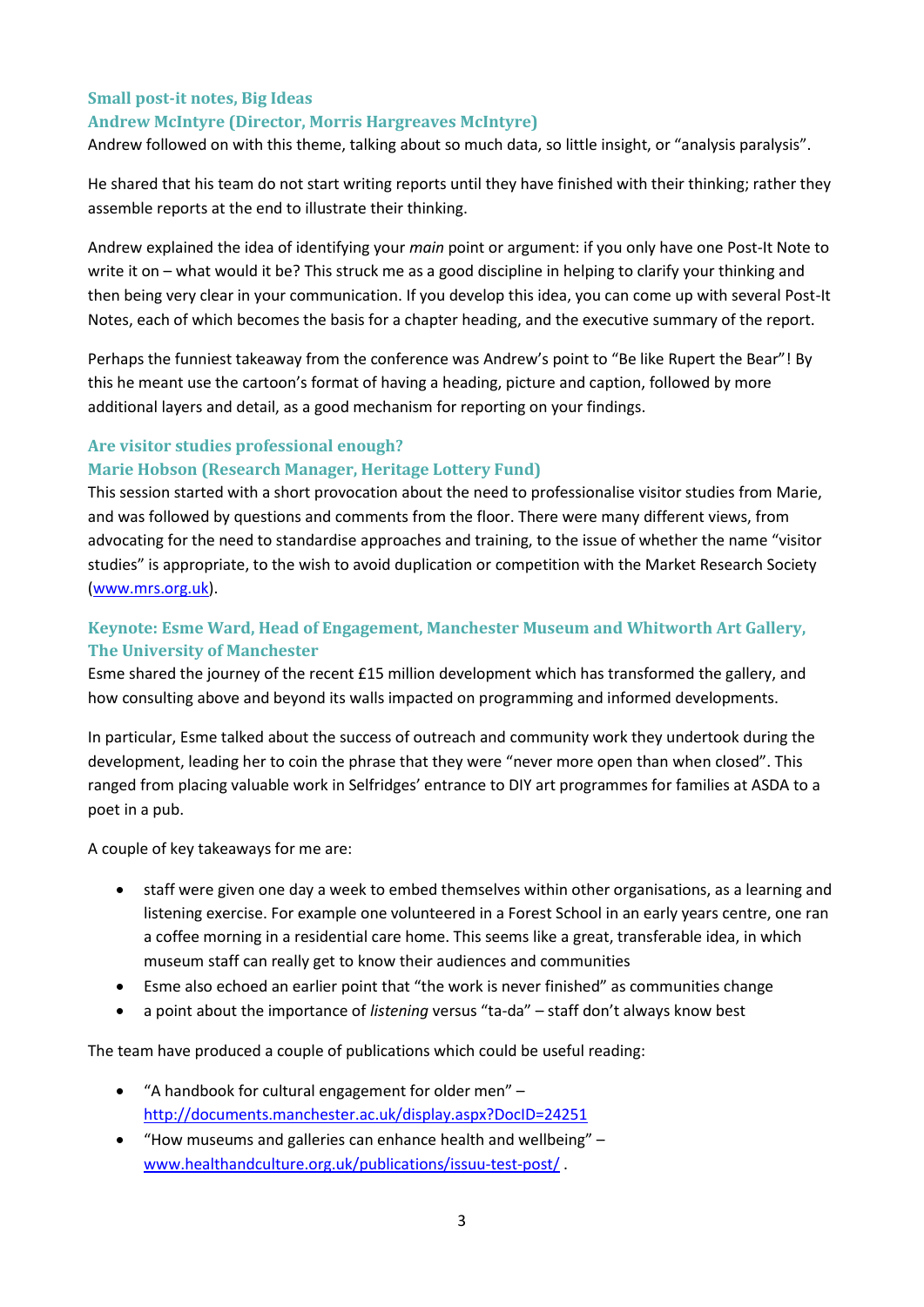#### **Data visualisation**

#### **Adam Frost and Tobias Sturt (Graphic digital agency)**

This session showcased how to transform data into stories and visuals that get people interested in data. Their focus was on *visual* storytelling, for example infographics, animations, interactives.

They emphasised that all design choices need to be driven by data and that visuals firstly need to persuade people to look – draw them in, and that then people should be rewarded with clear content they can understand and engage with.

Adam and Tobias illustrated their points with some examples:

- David McCandless: When sea levels attack: [www.informationisbeautiful.net/visualizations/when](http://www.informationisbeautiful.net/visualizations/when-sea-levels-attack-2/)[sea-levels-attack-2/](http://www.informationisbeautiful.net/visualizations/when-sea-levels-attack-2/)
- Kai Krause: The true size of Africa:<http://kai.sub.blue/en/africa.html>
- Bloomberg's billionaires as an example of an interactive: [www.bloomberg.com/billionaires/2016-](http://www.bloomberg.com/billionaires/2016-03-21/cya)  $03-21/cy$ a, showing how you can let people make their own choices about what information they want to see and increasing the likelihood of them getting emotionally involved.

Key free tools they recommended included:

- [http://infogr.am/,](http://infogr.am/) [http://visual.ly/,](http://visual.ly/) [www.piktochart.com, www.visage.co/](http://www.piktochart.com/) tools to create infographics
- [www.datavizcatalogue.com](http://www.datavizcatalogue.com/) helps you find the right data visualisation method (chart)
- <https://inkscape.org/> a free and open-source vector graphics editor which can be used to create or edit vector graphics such as illustrations, diagrams, line arts, charts, logos and complex paintings
- $\bullet$  <https://color.adobe.com/> to help you find choose colour themes
- [www.google.com/fonts](http://www.google.com/fonts) free open-source fonts optimised for the web
- $\bullet$  [http://thenounproject.com](http://thenounproject.com/) free and low-cost icons

For many more of their recommendations for tools, examples and further reading see their list here: [https://goog.gl/dsG9bj.](https://goog.gl/dsG9bj)

#### **Ensuring Visitor Studies has a voice**

#### **Panellists: Anette Loeseke (New York University Berlin), Matt Sheard (Museum of the University of St Andrews), Andy Moss (Chester Zoo)**

This was panel discussion about barriers experienced by those working in visitor studies. The speakers discussed what barriers there are, including: colleagues being sceptical, fearful, uninterested, time-poor; research not supporting pre-conceived ideas; a lack of understanding and knowledge about the field; and the misuse of data.

Solutions were mainly focussed on communication: for those who work within visitor studies to communicate: the importance of their work, succinctly and in a way that can be understood by its audiences; their methodology, what it means and why it is robust; the purpose of the research; and communicate diplomatically. Another suggestion was also about including more training in visitor studies for the next generation of museum professionals.